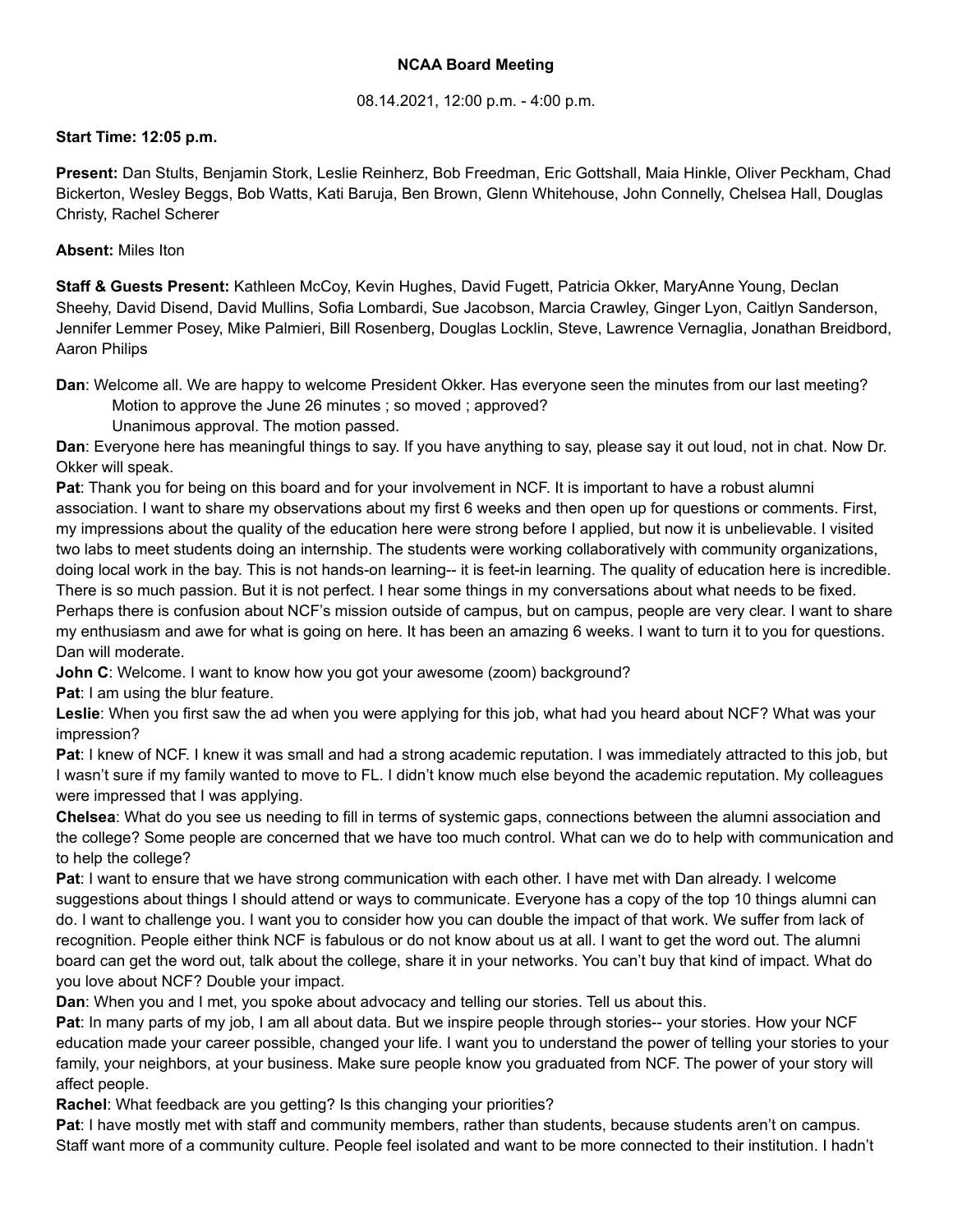expected this, but I see that it's related to the work of boosting enrollment and retention. If staff are dissatisfied, it will affect students.

**Glenn**: I want to ask about the integration of careers and academics. I am curious about the recognition of NCF elsewhere. Corporate recruiters aren't aware of NCF. That's an important aspect of recognition. Who might hire our students?

**Pat**: I am aware of the mentorship program. If you have ideas about internships, get in touch with the Career Center. If you know recruiters, connect them with our students. Historically, NCF has focused on getting students to graduate school, but many students aren't doing this. We need to value career preparation in addition to graduate school. **Dan**: I recommend speaking with Dwayne in the Career Center.

**Glenn**: Combining careers with education is important. Corporations love liberal arts students, but the feeling is not mutual. It is important to help students find opportunities that align with their ideals.

**Bob W**: What is your impression of the self-image of the typical NCF student?

**Pat**: NCF is different from UM. The students there wouldn't describe themselves as different. At NCF, every student, without exception, has floored me. They are doing amazing work. But it is premature for me to characterize the students. I spoke with a student who said that she never considered going anywhere else-- that is special.

**Bob W**: To follow up on careers, there is a concern here about pre-career education. A preference for the simple academic pursuit. I have mixed feelings on this, but learning how to think is important for career paths. Alumni can take a more aggressive approach in mentoring. At my office, we help agencies find interns. I made sure Dwayne was aware of this. I want my kids to spread the word about NCF.

**Maia**: I want to know how you plan to address the student transition from NCF to elsewhere.

**Pat:** I do not know all the details about this. It is something we are working on with certificates.

**MaryAnne**: The Career Center is creating life-skill programs with a focus on conversations. We also are working on programs like pre-med and data science.

**Pat**: I am proposing a pre-professionalism course. We don't have majors like pre-law or pre-med because it is a narrow path. Our current degrees allow for flexibility and a wide range of opportunities. Pre-professional organizations can help students understand the breadth of opportunities in their field.

**Maia**: I agree. I am in IT, something I never considered at NCF.

**Dan**: Thank you for your time Pat. Before we move to the Sunshine Law, I want to give Ginger Lyon a few minutes to speak, then Sofia Lombardi, then Dave.

**Ginger**: In anticipation of Reunion 2022, I want to offer my services for an affinity group to address 'reunion reluctance'. I want to lovingly welcome all the people who don't know if they are connected to NCF. People who are scared to come to reunion because they feel like they don't belong. I want to tell them that it is okay, we want to hear their stories. They can come and walk the periphery of campus, connect their souls to the campus.

**Dan**: Thank you for your recommendation.

**Ginger**: My proposal is based on a model I worked with previously, having professors target their students. There would be a welcoming affinity group, with a designated time and place to meet. Maybe we could offer a certificate or honor badge.

**Dan**: Thank you. We can talk about specific strategies at a later time.

**Leslie**: Ben and I are the reunion chairs. We would love to discuss this with you offline. We think this is a great idea. **Dan**: We will now hear from NCSA president, Sofia Lombardi.

**Sofia**: We have a lot going on. I am coordinating to appeal DeSantis' mas mandate ban. Orientation is going well. Four Winds renovation is still underway. We have a special focus on green work and sustainability. We want to enhance the student experience post-COVID. We plan to have walls and coups without a police presence. I want to call for your support and look forward to working with you.

**Maia**: Please reach out to me. I work in healthcare.

**Dan**: David Fugett will present on the Sunshine Law.

David presents on the Sunshine Law, using a slideshow presentation. To view the presentation, email him at [dfugett@ncf.edu.](mailto:dfugett@ncf.edu) Main takeaways: All NCAA meetings are public, unless there is a distinct exception. Public meetings must be open and accessible to the public. They must be formally announced and recorded in some way (in this case, through minutes). Members of the public may give brief comments. Some things do not constitute public records, including personal notes, pending litigation discussion, etc. If a member of the public wants to review our record, they must submit a public records request, which will be addressed in reasonable time. For further information, contact David at the email address above.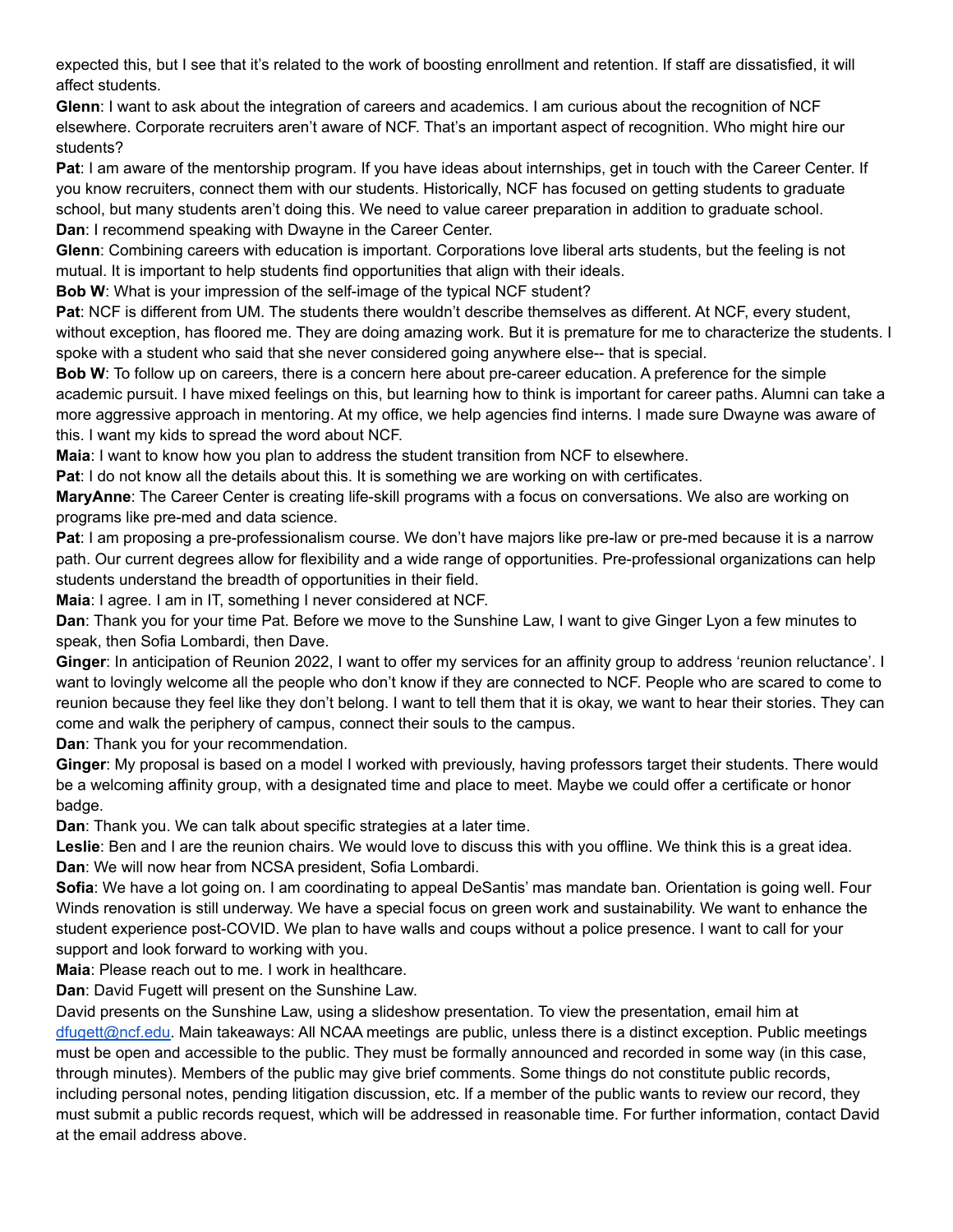**Dan**: This applies to the board in the following ways: for any business that comes to a vote, it must be discussed in a public forum with minutes taken. This cannot happen in private phone calls or conversations. You must go through Kathleen, who can formally acknowledge the meeting.

**David**: Emails are also a part of this.

**Leslie**: Can you distinguish between these conversations with a current board member versus those who are not presently board members?

**David**: It only applies to current board members. However, you cannot use staff members as conduits for conversations. Leslie: If I am talking to someone who is not on the board about board business, and they talk to someone, is that a violation?

**David**: That could be a conduit scenario. There is some gray area, be careful about it.

**Dan**: If there is a discussion that will come before the board, make your question known to Kathleen so we can notice a board meeting and have a discussion. This is the appropriate way to act in compliance.

**John**: If I directly emailed President Okker to ask about what she discussed and introduce her to the president of my campus. It has nothing to do with the NCAA. Does this violate the Sunshine Law?

**David**: President Okker is not a part of this committee, so feel free to email her. Since it will not come before the board, it is okay.

**Maia**: If we unintentionally violate the Sunshine Law, what are the next steps?

**David**: Just let me know. Don't panic, it is not my job to punish you. Just talk to me about it and we will deal with it quickly. Mistakes happen and we can learn from them.

**Dan**: Thank you for being here and educating us. David is a great resource for legal and ethical issues that have to do with the school.

**Ben**: I have struggled with the Sunshine Law because I thought it hindered informal brainstorming. The solution is that small groups can meet informally, as long as we give public notice , it is hosted over Zoom, and there are minutes taken. **Kathleen**: I am happy to facilitate meetings.

**Dan**: Jennifer Lemmer Posey will now talk about the mentorship program.

**Jennifer**: I am an alumnae and a curator at the Ringling. As soon as they launched the mentorship network (ncf.wisr.io) I joined and had several students reach out to me to talk about museum work. The mentorship network allows for students and colleagues to connect and it is a platform students seem comfortable using. Last spring, I signed up for a class for formal mentorship. I matched with a student who expressed interest in all things that led to education, including museums as a place of learning. Through the class, students do readings and exercises that help them identify their focus. They establish a dedicated relationship with a mentor. We met twice a week on Zoom to discuss career paths, courses, personal and professional concerns. This is a chance for alumni to learn about ourselves, connect with the community, and help New College.

**Ben**: Is there anything alumni can do to identify themselves?

**Kathleen**: The career center can connect you with students.

**Glenn**: I am the parent of a student who has underutilized the career center. What do you do for students who might not jump at this opportunity. There was a speed mentoring event-- I'd love to do something like that.

**Jennifer**: The staff at the career center are always looking for ways to help the students. Speed mentoring is a great idea that could happen a few times a year. There was also a virtual event where you could hop around the 'space', which was less stressful for students.

**Dan**: Thank you Jennifer. We will now get updates from the Foundation and the Foundation board.

**Sue**: The Foundation board has a business meeting on Thursday over zoom to get a few things approved and accomplished. We will have our first in-person meeting on October 1st. We are supplementing our standing committees with people who are not board members, including alumni. This is a low-commitment way to get involved and strengthen our skillset. Doug Christy is on the ambassadors committee and is an asset. The other place we are looking for involvement is the advisory group for the planned giving program, made up of estate attorneys, elder professionals, and people who are interested in planned giving. They meet 4 times a year to promote the program. We are gearing up for our first in person Clambake after COVID-19. It will be outdoors. At our October meeting, we will elect our officers, so this will be my last meeting as board chair. I will still be a board member. I have appreciated working with you. I have been chair for 3 years and have seen such positive development in the NCAA board.

**MaryAnne**: We have had our best fundraising and community engagement year in spite of COVID-19 because of this board and your energy. We had \$9.1 million, exceeding our goal. We also had our largest gift ever, in a \$4 million bequest. We had 8% alumni participation and 100% participation from the Foundation and NCAA board, which is your vote of support for NCF. We formally launched the Pei renovation campaign this year, after having it evaluated by an architect. It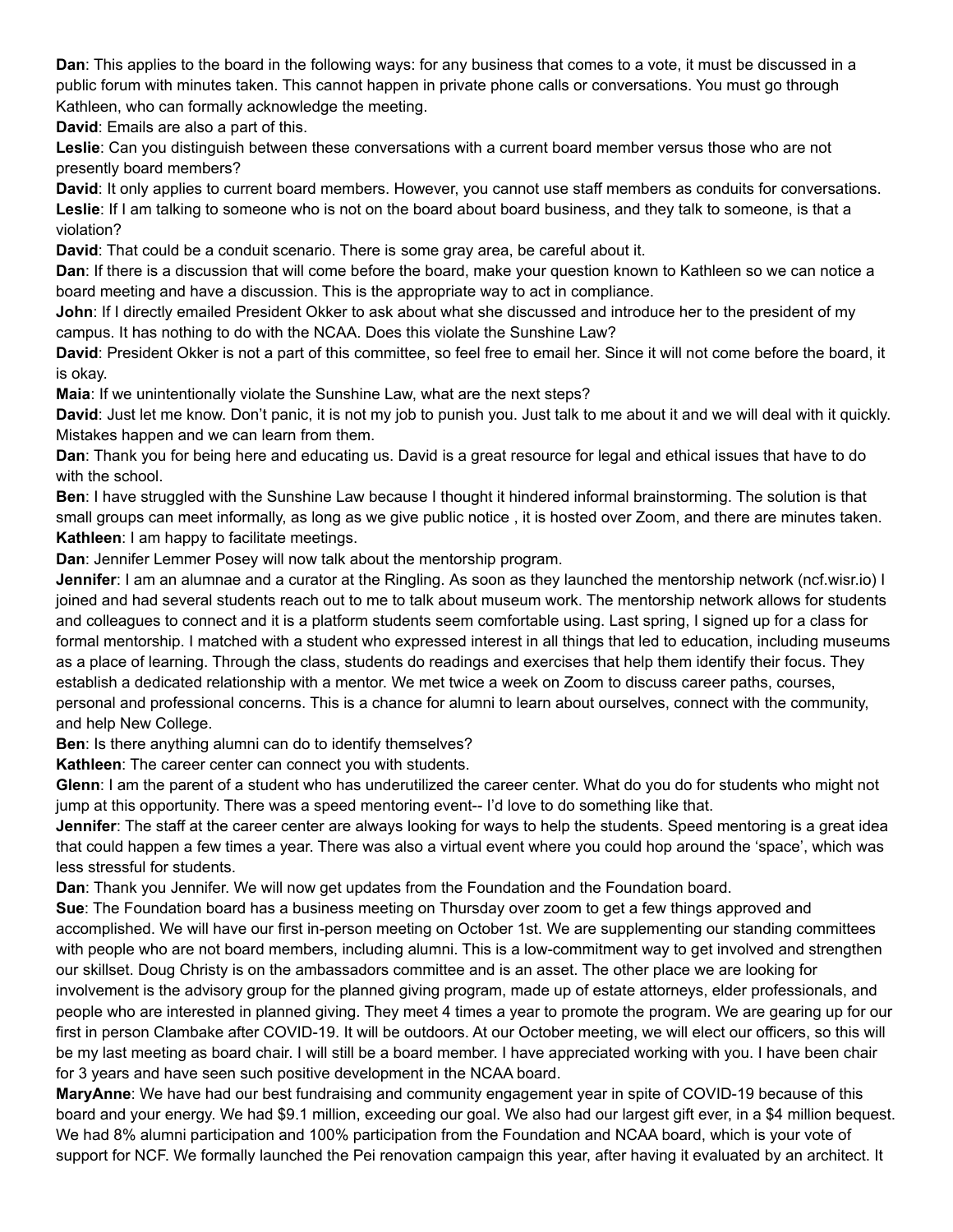is about a \$23 million project. We will start with Pei 1, which is an \$8.5 million project. We honored and celebrated Donal O'Shea, and raised \$500k, and created an endowment in his name. We had our virtual New Topics series. This year it will be hybrid. The investment committee selected an outside investment firm (Rothschild & Co.) and the transition is going well. We now have President Okker on board, we are securing dates for her to meet alumni across the country. We will have an alumni town hall on September 14. We have Clambake on November 4. Glenn will be joining us tomorrow for an Orientation event. I want to have more alumni working in the Foundation.

**Dan**: Now we will hear from Kathleen and Kevin.

**Kevin**: We want to promote monthly giving. We currently have 25 monthly donors, at an average of \$5-25 a month. Most of them are new donors or existing donors increasing the amount they give annually. We will be unveiling a new webpage and promoting via social media and email. We will be making a push in 2 weeks and then in January. We are about a week from going live with a 3rd-party site called GiveButter that allows giving via PayPal, Venmo, and digital wallets. We will be doing a Founder's Day campaign on October 11. Henry Smith will be joining us by contributing a matching gift. He encouraged me to reach out to other alumni to build a pot of matching dollars. We think about \$20k. I hope you will consider contributing to this pot. It would be a a great way to get your annual commitment out of the way. It would be amazing if you were the first board to have 100% participation.

**Maia**: You mentioned Venmo. Is there an initiative for a social platform to share this? Is there a way to show our gifts on social media?

**Kevin**: We'd love to do that. My plan is to have a social media rollout and include it in the Nimb.e. We hope you will share this on social media yourselves.

**Maia**: I want to connect with you on this.

**Kathleen**: We are planning Thankful November. We want to engage students, alumni, and the community. We will look at 2021 end-of-year. We are also planning alumni events.

**Kevin**: Alumni participation is frequent conversation. I want to increase this metric. On an annual basis, we submit alumni giving statistics via the VSE survey, managed by CASE. US News & World Report obtains their data through this. CASE defines alumni as any student who attended NCF in any capacity. It is broken down into 3 categories - undergraduate degree holder, graduate degree holder, alumni without a degree. US News only takes into account degree holders. They weight this data at 3% of our rating and only use the 2 most recent years. There is a trend of decreasing alumni participation statistics. There are many factors. Revenue per donor is at an all time high. It is difficult to keep track of our alumni without mailing addresses. Our participation is higher for alumni with a degree. We are higher than many Florida universities in terms of alumni giving. We are also doing well in COPLAC. We have work to do in comparison to peer and aspirant institutions.

**Eric**: Given that we have the new data programa t NCF, can we give this data to students to analyze?

**Kevin**: That is a great idea. Caitlyn and I are hoping to do this.

**Ben B**: This is interesting and more in-depth than anything I've seen before. I think we should share this data with alumni. It is motivating.

**Kevin**: One of our strategies is the Novo Volunteer program.

**Bob W**: Have we made efforts to try to find those lost alumni?

**Kevin**: We do this through various data sources. We also are doing 'peer review' where we consult alumni about individuals they might know.

**Mike**: I am in the general public, not part of the board. Have you ever collected qualitative data about why alumni do and don't give? I give every year but have never been asked about my practices. It might be helpful to find this information. I would love to help.

**Kevin**: Not on a mass scale. We did an alumni survey a few months ago.

**John**: Do we outsource looking for donors or is it internal? Is there distinction between big donors and small ones? **Kevin**: It is done internally. We use different strategies depending on the individual.

**Caitlyn**: I do prospect management, so it is my job to find information on donors who could be giving more to NCF. **Break 2:40-2:50**

**Dan**: We want to determine what you want to accomplish in the year ahead. We need to increase engagement, deliver a good reunion, support the new president, participate in local and virtual meetings with other alumni, execute President Okker's 'Top 10', engage alumni to tell their story, and increase participation. I appreciated Mike's comment earlier. Next time we are together, we should discuss specific responsibilities for the coming year. How can we be the best board we can be? How can we invigorate the board? We want you to consider your role and what you would like to accomplish. We also need to decide how to choose the next set of board members, to have an increasingly good board over time. Right now, individuals identify themselves and are voted on. Is this the best way to do this process?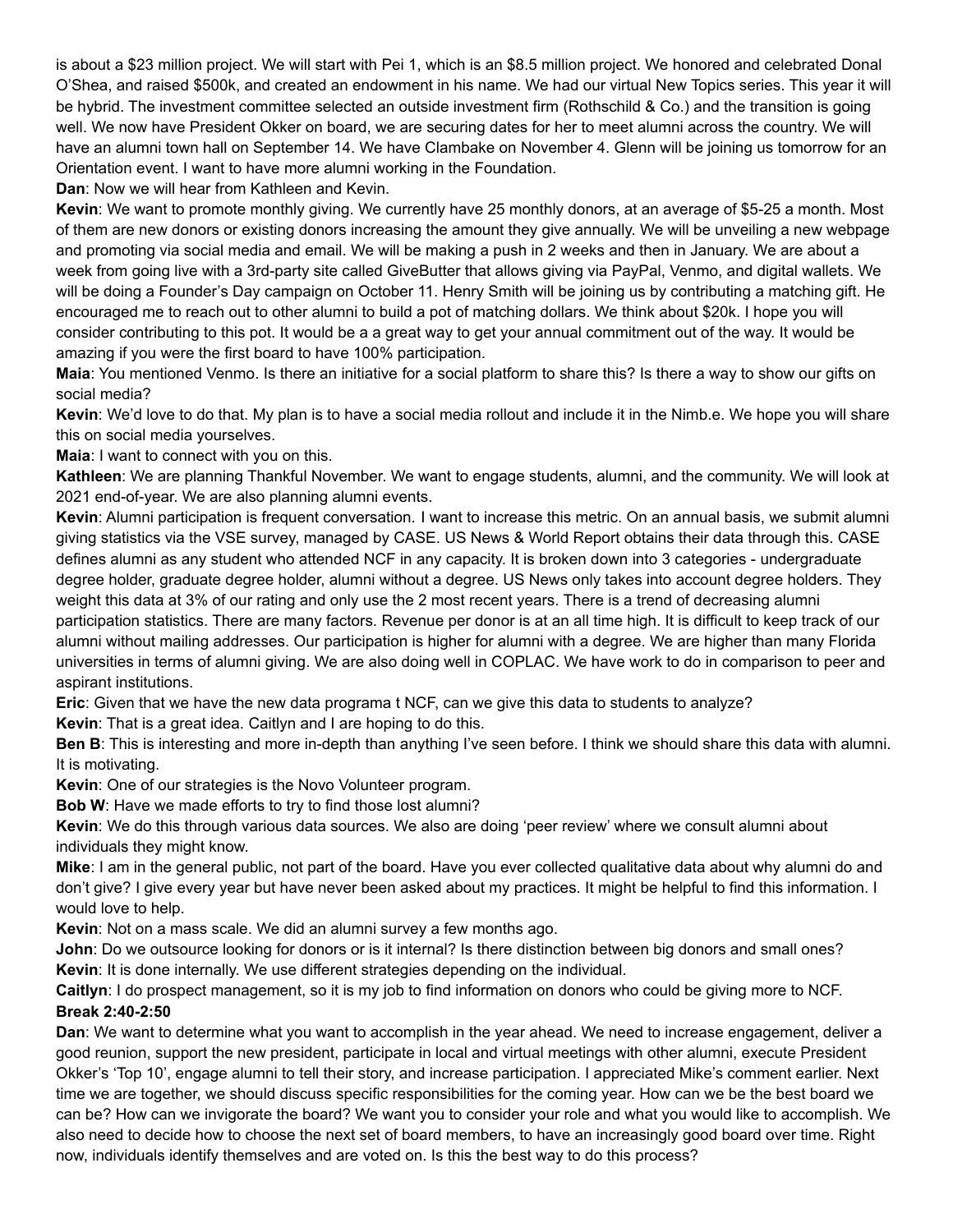**Bob F**: What is the role of the board? A New College-y answer is that it should be what we want it to be. We need to clarify what everyone can contribute to the board.

**Leslie**: Thank you for giving a rundown of what your goals are. We need to make these topics more specific and concrete and decide our duties. I have been on the board for 6-7 years and have been concerned about the lack of participation in specific tasks, such as reunion. Time commitment is a second issue. We need to make sure people have time to accomplish these tasks.

**Chelsea**: People should familiarize themselves with the role of the board and offices on campus. We need to understand what we are doing.

**Leslie**: For the next election cycle, we can send a packet with detailed information about the work and time commitments that are a part of this board. We are not making big impact tasks that change the college, we are doing small scale things that help the college make a big impact.

**Eric**: We need to do something about the tools we use. We should have a Microsoft teams site where we can collect information. We should better utilize LinkedIn.

**Chad**: I hear your concerns about building the board. Much of this is already part of the vetting process. I would always tell people about the time and commitment of this role. We do not appoint people, but we have an election plus system. Alumni tend to get riled up about appointments. We should discuss what information to share during the vetting process. **Glenn**: Many nonprofit organizations ask people to do specific things.

**Leslie**: There is a lot of work to be done for Reunion. I hope that we have a good board presence this year.

**Doug**: Have we ever given consideration to chronological diversity on the board, representation from alumni of all years? **Dan**: Are there criteria that would help us get the best future board in place?

**Maia**: Is there consideration for positions that are not full-time (meaning the 4 meetings a year)?

**Dan**: Yes, we could have a more specific committee.

**Rachel**: The vetting process is a bit too late to implement these things. I would have benefitted from a clearer understanding of the position earlier. I agree with Eric's comments about tools.

**John**: Can someone give me information on how to recruit people inSarasota?

**Bob W**: I haven't seen a lot of effort towards tapping into the existing skills of new members who have experience with nonprofits. No one has asked me what my skills are. The applications focused on professional experience, but volunteer work could be more relevant.

**Dan**: The Foundation has fielded a questionnaire to their members asking about their skills and interests. As we think about the year ahead, what skill sets can we tap into?

**Bob W**: I can't give a ton of money, but I can give my time. We are looking for the reward of giving back to the organization. If you can give someone discrete, accomplishable tasks, they can get involved.

**Leslie**: Maybe we should circulate a survey where people can list their skill sets.

**Dan**: I want to take this offline and talk to people about how to accomplish this. We will skip to ad hoc committees and discuss the bylaws later.

**Kathleen**: We have reunion coming up. We have fundraising and novo volunteering. We have a committee that did a survey. They will reconvene and may need new members.

**Leslie**: We need to re-energize the survey committee. If anyone wants to join, that would be very helpful. Regarding reunion, we need help designing events, input on storytelling. We need to brainstorm now and make things happen in January/February.

**Volunteers for Reunion Committee**: Ben Stork, Bob Watts, Ben Brown, John Connelly, Kati Baruja, Eric Gottshall, Maia **Hinkle** 

**Kathleen**: You will hear from Kevin and I.

**Leslie**: Everything gets funneled through Kathleen, so if you have ideas about new committees, send them to her. **Rachel:** What is the expected time commitment for these committees?

**Dan**: Each one is different.

**Leslie**: For the survey committee, we start with an hour long meeting, then have little tasks to do, then meet again in two weeks. I estimate 2-3 hours a month, but timeliness and responsiveness is important.

**MaryAnne**: You do not need to do logistics. You have the ideas, the brainstorming, and we will find vendors, do setup, etc. **Chelsea**: For the survey committee, we have only had 5-6 hours of meetings. We haven't gone through the data. To collaborate on this work, we have to go through Kathleen so it is publicly noticed.

**Ben S**: Can we collaborate on Google Docs?

**Dan**: I want to check in on this with David Fugett.

**Maia**: We might be able to make a Google Doc public.